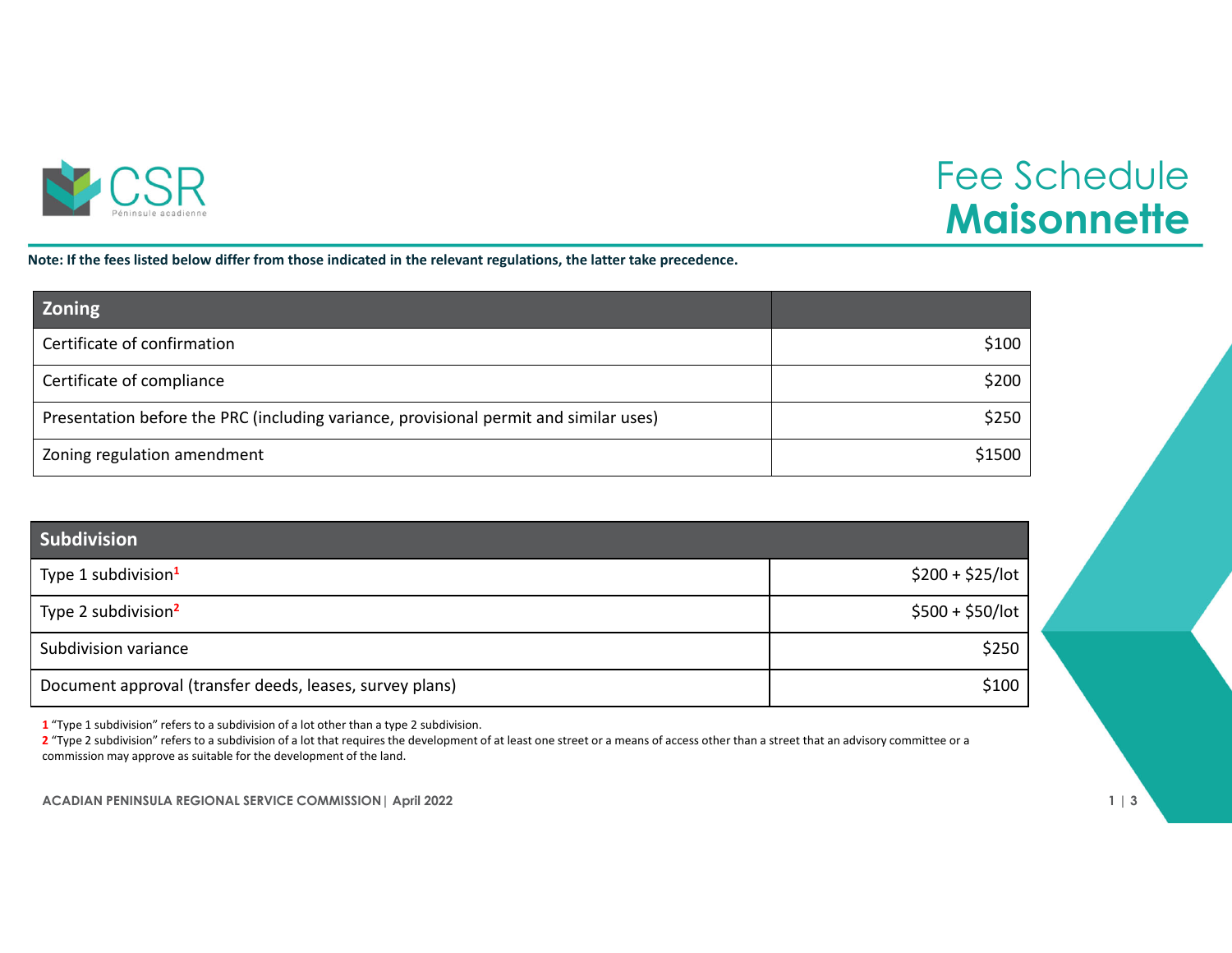

## Fee Schedule **Maisonnette**

Note: If the fees listed below differ from those indicated in the relevant regulations, the latter take precedence.

| <b>Construction permits</b>                                               |                  |
|---------------------------------------------------------------------------|------------------|
| Construction costs / base rate                                            | \$5              |
| Construction costs per \$1,000 assessed value                             | \$5              |
| <b>Demolition costs</b>                                                   | \$25             |
| Development costs for permits ranging from \$25,000 to \$50,000           | \$0              |
| Development costs for permits ranging from \$50,001 to \$100,000          | \$0              |
| Development costs for permits of \$100,001 or more                        | \$0              |
| The cost of a permit is doubled in the case of an infraction <sup>1</sup> | YES <sup>4</sup> |
| Type A development costs <sup>2</sup>                                     | \$50             |
| Type B development costs <sup>3</sup>                                     | \$80             |
| Type A permit renewal <sup>2</sup>                                        | \$0              |
| Type B permit renewal <sup>3</sup>                                        | \$0              |
| Construction costs (permit renewal)                                       | \$0              |

**ACADIAN PENINSULA REGIONAL SERVICE COMMISSION| April 2022 2 | 3**